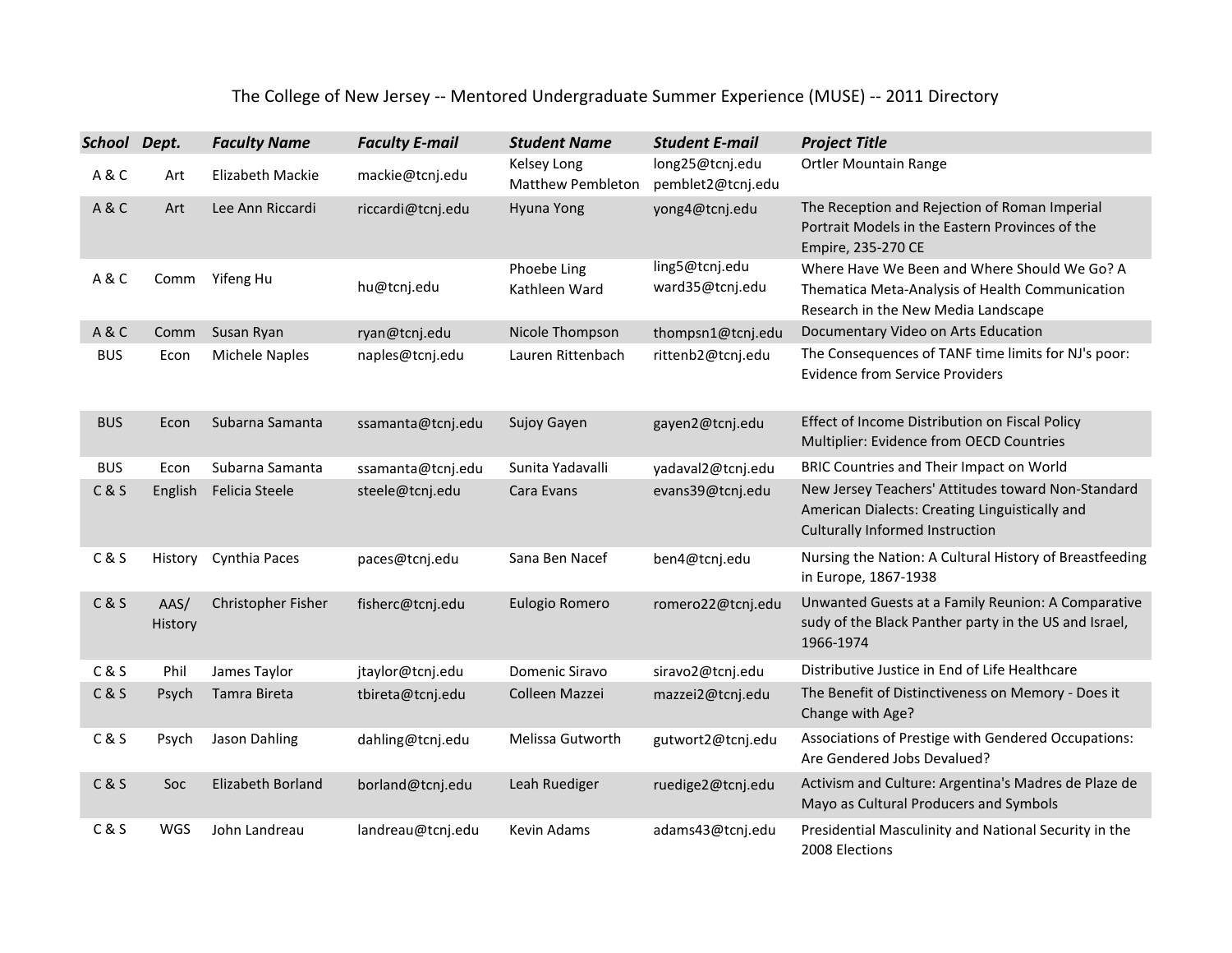| EDU                  | <b>EASE</b>   | <b>Brian Girard</b>                                      | girardb@tcnj.edu                                      | <b>Trevor McLaughlin</b>              | mclaug27@tcnj.edu                     | Pedagogical Relationships in Secondary Social Science<br>Classrooms                                                                                 |
|----------------------|---------------|----------------------------------------------------------|-------------------------------------------------------|---------------------------------------|---------------------------------------|-----------------------------------------------------------------------------------------------------------------------------------------------------|
| EDU                  | <b>EECE</b>   | Tabitha Dell'Angelo<br>Louise Ammentorp                  | dellange@tcnj.edu<br>ammentor@tcnj.edu                | Mariah Alston                         | alston3@tcnj.edu                      | Increasing teacher competece through confidence:<br>Understanding Social Justice in the Elemenatry                                                  |
| EDU                  | Sec. Ed       | <b>Ruth Palmer</b><br><b>Michael Marino</b>              | palmerrj@tcnj.edu<br>marino@tcnj.edu                  | Hayang Lee<br>Danielle Steward        | leeh3@tcnj.edu<br>steward1@tcnj.edu   | How do Metacognitive, Motivational and Emotional<br>Self Regulation Influence Secondary Education Teacher<br>Development and Student Learning?      |
| EDU                  | <b>SELL</b>   | Nadya Pancsofar                                          | pancsofa@tcnj.edu                                     | Rosie Rarich                          | rarich4@tcnj.edu                      | The Scope of Co-teaching: Analyzing Data from the Co-<br>teaching Experiences Survey                                                                |
| EDU                  | <b>SELL</b>   | Jean Slobodzian                                          | slobodzi@tcnj.edu                                     | Dana Morton                           | morton5@tcnj.edu                      | Watershed Moments in the Autobiographies of Deaf<br>Adults: A Pilot Study                                                                           |
| EDU                  | <b>SELL</b>   | Barbara Strassman                                        | strassma@tcnj.edu                                     | Katie O'Dell                          | odell4@tcnj.edu                       | New Literacy Writing: Captioning Digital Video                                                                                                      |
| ENG/<br><b>Music</b> | BME/<br>Music | <b>Brett BuSha</b><br>Teresa Nakra                       | busha@tcnj.edu<br>nakra@tcnj.edu                      | Nima Rahimi<br>Melissa Mastro         | rahimi5@tcnj.edu<br>mastro5@tcnj.edu  | Design, Construction, and Testing of Wearable<br><b>Expression Monitoring System for Musicians</b>                                                  |
| <b>ENG</b>           | <b>BME</b>    | <b>Constance Hall</b>                                    | chall@tcnj.edu                                        | Melissa Calt<br>Richa Lamba           | calt2@tcnj.edu<br>lamba2@tcnj.edu     | The Effect of Disturbed Blood Flow Patterns on<br>Thrombosis                                                                                        |
| ENG                  | Civil         | Michael Shenoda                                          | shenoda@tcnj.edu                                      | <b>Heather Petersen</b>               | peterse8@tcnj.edu                     | Solar Farm Implementation in Hunterdon County, New<br>Jersey                                                                                        |
| <b>ENG</b>           | Elec/<br>Comp | <b>Anthony Deese</b>                                     | deesea@tcnj.edu                                       | Audrey Baricko                        | baricko2@tcnj.edu                     | Modeling and Simulation of Smart Grids-Power<br>Systems with Automation, Distributed Generation,<br>Renewable Energy, and Energy Storage Capability |
| <b>ENG</b>           | M-Eng         | <b>Manish Paliwal</b>                                    | paliwal@tcnj.edu                                      | Mark Sidebottom                       | sidebot2@tcnj.edu                     | Design criteria for preventing friction-induced squeak<br>of Cermaic-on-Ceramic Hip Implants                                                        |
| ENG                  | Tech          | <b>Matthew Cathell</b>                                   | cathell@tcnj.edu                                      | Melissa Bradley                       | bradle23@tcnj.edu                     | Production and Characterization of Electrospun<br>Biopolymer Structures for Purification of Heavy Metals<br>from Water                              |
| <b>NHES</b>          | <b>HES</b>    | <b>Nicholas Ratamess</b>                                 | ratamess@tcnj.edu                                     | Jospeh Rosenberg                      | rosenb26@tcnj.edu                     | Acute Metabolic Response and resistance Exercise<br>Performance Using Different Rest Interval Lengths: The<br>influence of Maximal Aerobic Capacity |
| LIB                  |               | Yuji Tosaka<br>Cataloging Cathy Weng<br>Sharon Whitfield | tosaka@tcnj.edu<br>weng@tcnj.edu<br>whitfies@tcnj.edu | Michael Glinski<br><b>Ross Holley</b> | glinski2@tcnj.edu<br>holley4@tcnj.edu | Implementing an Institutional Repository for<br>The College of New Jersey                                                                           |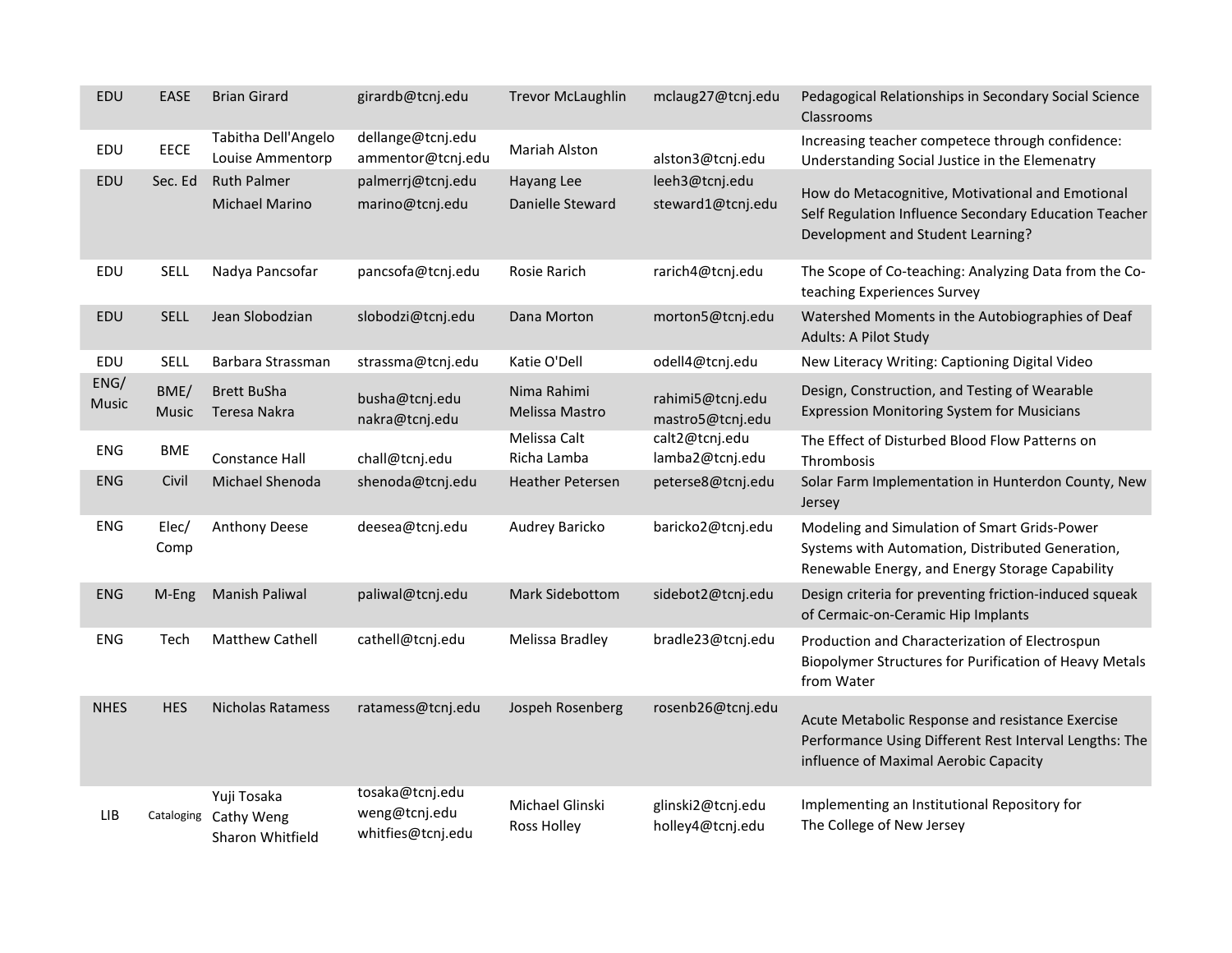| SCI |           | Biology Curt Elderkin         |                   | <b>Brianna Reilly</b><br><b>Tyler Vitone</b>   | reilly39@tcnj.edu<br>vitone2@tcnj.edu                     | Conservation genetics of the threatened Yellow                                                                                                                                            |
|-----|-----------|-------------------------------|-------------------|------------------------------------------------|-----------------------------------------------------------|-------------------------------------------------------------------------------------------------------------------------------------------------------------------------------------------|
|     |           |                               | elderkin@tcnj.edu | Victoria Hotz                                  | hotzv1@tcni.edu                                           | Lampmussel, Lamsilis cariosa, in Pennsylvania                                                                                                                                             |
| SCI | Biology   | Jeffrey Erickson              | erickson@tcnj.edu | Laurie Delatour<br>Melissa Toledo              | delatou2@tcnj.edu<br>toledo2@tcnj.edu                     | Serotonin, SIDS, and the maturation of cardio-<br>respiratory control: Effects of prenatal nicotine<br>exposure on postnatal survival in the serotonin-<br>deficient pet-1 knockout mouse |
| SCI |           | <b>Biology Tracy Kress</b>    | kress@tcnj.edu    | Jenna Lobby<br>Aron Moazamian                  | lobby2@tcnj.edu<br>moazami2@tcnj.edu                      | Investigating the coordination of multiple steps in<br>gene expression                                                                                                                    |
| SCI | Biology   | Amanda Norvell                | norvell@tcnj.edu  | Julie Steinway                                 | steinwa4@tcnj.edu                                         | Regulation of gurken mRNA translation by cyto-<br>plasmic polyadenylation.                                                                                                                |
| SCI | Biology   | Amanda Norvell                | norvell@tcnj.edu  | Jason Wong                                     | wong37@tcnj.edu                                           | The role of the Squid protein in paterning<br>the da neuron                                                                                                                               |
| SCI | Biology   | Matthew Wund                  | wundm@tcnj.edu    | Omi Singh                                      | singh23@tcnj.edu                                          | Investigation into Rapid Evolution of Threespine<br>Stickleback Fish (Gastrosteus aculateus) in<br>Cheney Lake                                                                            |
| SCI |           | Biology Matthew Wund          | wundm@tcnj.edu    | Poonam Chitale                                 | chitale2@tcnj.edu                                         | Paternal care and learning in Threespine Stickle-<br>back Fish                                                                                                                            |
| SCI | Chemistry | Heba Abourahma                | abourahm@tcnj.edu | Jesus Melendez<br>Jennifer Urban               | melende5@tcnj.edu<br>urban3@tcnj.edu                      | Polymorphism in Cocrystals/Solid State Stability<br>of Cocrystals of Active Pharmaceutical Ingredients                                                                                    |
| SCI |           | Chemistry Michelle Bunagan    | bunagan@tcnj.edu  | David Leon                                     | leon5@tcnj.edu                                            | Using Fluorescence Resonance Energy Transfer to<br>Understand Peptide Conformation in Ionic Liquid                                                                                        |
| SCI |           | Chemistry Benny Chan          | chan@tcnj.edu     | Vincent Wu                                     | wuv1@tcnj.edu                                             | The Synthesis and Characterization of Novel<br><b>Thermoelectric Materials</b>                                                                                                            |
| SCI |           | Chemistry Danielle Guarracino | guarracd@tcnj.edu | Megan Decker<br>John Ferrie                    | decker7@tcnj.edu<br>ferrie3@tcnj.edu                      | The Development and Characterization of Peptide-<br>Based Hormone Mimics with Implications in<br>Human Health                                                                             |
| SCI |           | Chemistry Donald Hirsh        | hirsh@tcnj.edu    | Niketh Bhashyam<br>Kevin Lee<br>Marisa Sanders | bhashyn1@tcnj.edu<br>lee222@tcnj.edu<br>sander22@tcnj.edu | The Nature of Metal Ion Binding in Chemically<br>Modified DNA Duplexes                                                                                                                    |
| SCI |           | Chemistry David Hunt          | hunt@tcnj.edu     | John Farrokh<br><b>Chad Simpkins</b>           | farrokh2@tcnj.edu<br>simpkin3@tcnj.edu                    | Development of a Novel Ring Forming Reaction                                                                                                                                              |
| SCI |           | Chemistry Abby O'Connor       | oconnora@tcnj.edu | Katherine McGarry                              | mcgarry3@tcnj.edu                                         | Synthesis of New and Less Expensive Homogenous<br>Nickel Catalysts for Alkene Hydrogenation                                                                                               |